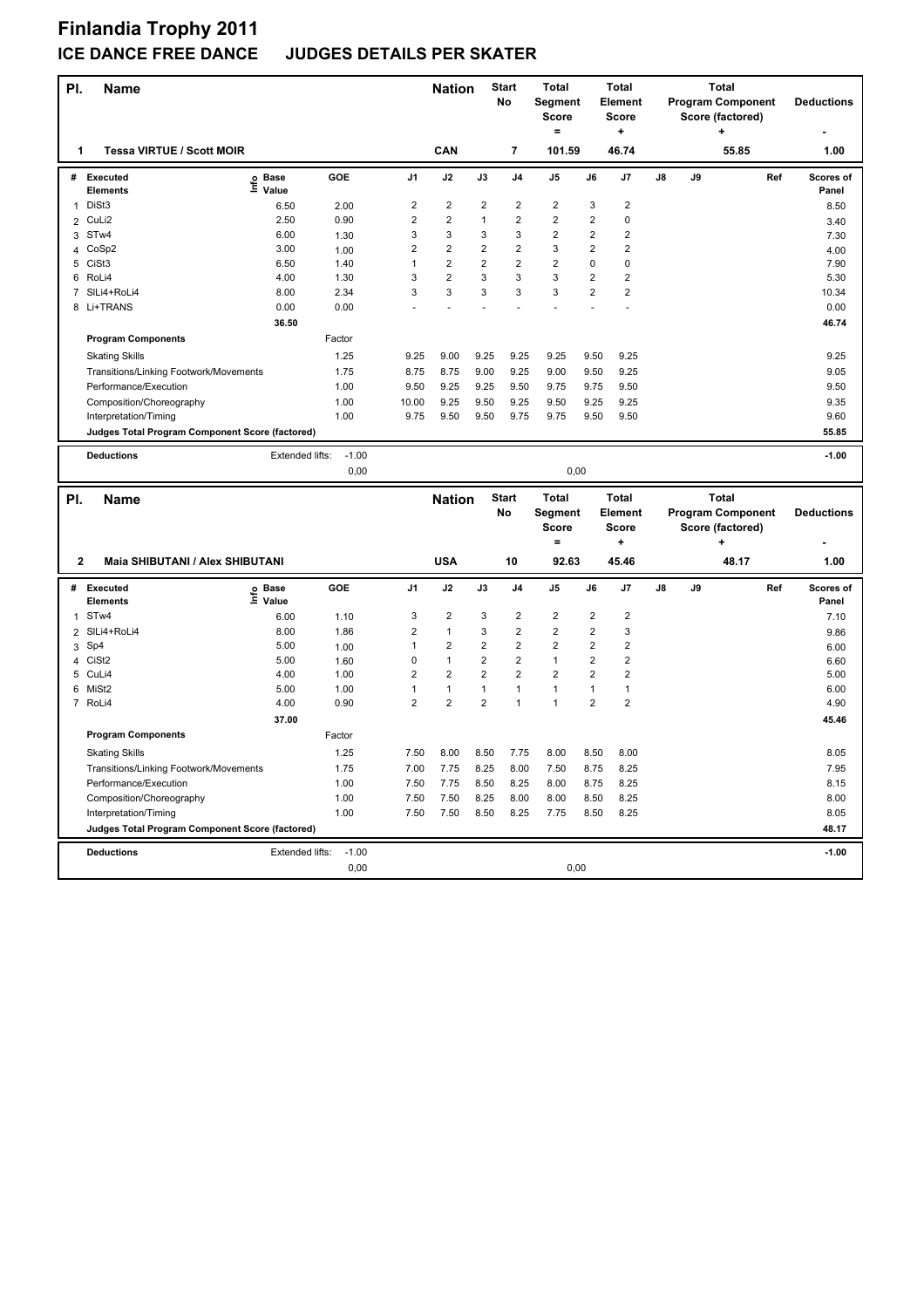| PI.            | <b>Name</b>                                     |                   |                 |                         | <b>Nation</b>           |                | <b>Start</b><br>No | <b>Total</b><br>Segment<br><b>Score</b><br>$=$ |                         | Total<br>Element<br><b>Score</b><br>٠ |    |    | <b>Total</b><br><b>Program Component</b><br>Score (factored)<br>÷ | <b>Deductions</b>  |
|----------------|-------------------------------------------------|-------------------|-----------------|-------------------------|-------------------------|----------------|--------------------|------------------------------------------------|-------------------------|---------------------------------------|----|----|-------------------------------------------------------------------|--------------------|
| 3              | <b>Madison CHOCK / Evan BATES</b>               |                   |                 |                         | <b>USA</b>              |                | 9                  | 82.97                                          |                         | 38.50                                 |    |    | 45.47                                                             | 1.00               |
| #              | <b>Executed</b><br><b>Elements</b>              | e Base<br>⊑ Value | GOE             | J <sub>1</sub>          | J2                      | J3             | J4                 | J5                                             | J6                      | J7                                    | J8 | J9 | Ref                                                               | Scores of<br>Panel |
| 1              | CiSt1                                           | 3.50              | 0.90            | $\mathbf{1}$            | 2                       | 2              | 2                  | 1                                              | 2                       | 2                                     |    |    |                                                                   | 4.40               |
| $\overline{2}$ | CuLi4                                           | 4.00              | 1.00            | $\overline{2}$          | 3                       | $\overline{2}$ | $\overline{2}$     | 1                                              | $\overline{\mathbf{c}}$ | $\overline{2}$                        |    |    |                                                                   | 5.00               |
| 3              | SIL <sub>i4</sub>                               | 4.00              | 1.00            | $\overline{\mathbf{c}}$ | 2                       | $\overline{2}$ | 2                  | $\overline{\mathbf{c}}$                        | $\overline{2}$          | $\overline{\mathbf{c}}$               |    |    |                                                                   | 5.00               |
| 4              | STw3                                            | 5.00              | 0.80            | 2                       | 2                       | 1              | 1                  | 1                                              | 2                       | 2                                     |    |    |                                                                   | 5.80               |
| 5              | DiSt2                                           | 5.00              | 0.60            | $\mathbf{1}$            | $\mathbf{1}$            | 0              | 0                  | 0                                              | $\mathbf{1}$            | $\mathbf{1}$                          |    |    |                                                                   | 5.60               |
|                | 6 RoLi1                                         | 1.50              | 0.60            | 2                       | $\overline{2}$          | $\mathbf{1}$   | 1                  | $\mathbf{1}$                                   | 1                       | 1                                     |    |    |                                                                   | 2.10               |
|                | 7 Sp4                                           | 5.00              | 1.00            | $\mathbf{1}$            | $\overline{2}$          | $\overline{2}$ | $\overline{2}$     | $\overline{2}$                                 | $\overline{2}$          | $\overline{2}$                        |    |    |                                                                   | 6.00               |
|                | 8 CuLi4                                         | 4.00              | 0.60            | $\overline{2}$          | $\overline{\mathbf{c}}$ | 1              | $\mathbf{1}$       | $\mathbf{1}$                                   | $\mathbf{1}$            | $\mathbf{1}$                          |    |    |                                                                   | 4.60               |
|                | 9 Li+TRANS                                      | 0.00              | 0.00            |                         |                         |                |                    |                                                |                         |                                       |    |    |                                                                   | 0.00               |
|                |                                                 | 32.00             |                 |                         |                         |                |                    |                                                |                         |                                       |    |    |                                                                   | 38.50              |
|                | <b>Program Components</b>                       |                   | Factor          |                         |                         |                |                    |                                                |                         |                                       |    |    |                                                                   |                    |
|                | <b>Skating Skills</b>                           |                   | 1.25            | 7.00                    | 7.50                    | 7.75           | 7.00               | 7.25                                           | 8.00                    | 8.00                                  |    |    |                                                                   | 7.50               |
|                | Transitions/Linking Footwork/Movements          |                   | 1.75            | 6.75                    | 7.50                    | 8.00           | 7.00               | 6.75                                           | 8.25                    | 8.00                                  |    |    |                                                                   | 7.45               |
|                | Performance/Execution                           |                   | 1.00            | 7.50                    | 7.75                    | 8.00           | 7.25               | 7.00                                           | 8.25                    | 8.50                                  |    |    |                                                                   | 7.75               |
|                | Composition/Choreography                        |                   | 1.00            | 7.00                    | 7.75                    | 7.75           | 7.50               | 7.00                                           | 8.00                    | 8.50                                  |    |    |                                                                   | 7.60               |
|                | Interpretation/Timing                           |                   | 1.00            | 7.00                    | 7.50                    | 8.25           | 7.25               | 7.25                                           | 8.50                    | 8.25                                  |    |    |                                                                   | 7.70               |
|                | Judges Total Program Component Score (factored) |                   |                 |                         |                         |                |                    |                                                |                         |                                       |    |    |                                                                   | 45.47              |
|                |                                                 |                   |                 |                         |                         |                |                    |                                                |                         |                                       |    |    |                                                                   |                    |
|                | <b>Deductions</b>                               | Extended lifts:   | $-1.00$<br>0,00 |                         |                         |                |                    | 0,00                                           |                         |                                       |    |    |                                                                   | $-1.00$            |
|                |                                                 |                   |                 |                         |                         |                |                    |                                                |                         |                                       |    |    |                                                                   |                    |
|                |                                                 |                   |                 |                         |                         |                |                    |                                                |                         |                                       |    |    |                                                                   |                    |
|                |                                                 |                   |                 |                         |                         |                | <b>Start</b>       | <b>Total</b>                                   |                         | <b>Total</b>                          |    |    | <b>Total</b>                                                      |                    |
| PI.            | <b>Name</b>                                     |                   |                 |                         | <b>Nation</b>           |                | No                 | Segment                                        |                         | <b>Element</b>                        |    |    | <b>Program Component</b>                                          | <b>Deductions</b>  |
|                |                                                 |                   |                 |                         |                         |                |                    | <b>Score</b>                                   |                         | Score                                 |    |    | Score (factored)                                                  |                    |
|                |                                                 |                   |                 |                         |                         |                |                    | $\equiv$                                       |                         | +                                     |    |    | ÷                                                                 |                    |
| 4              | <b>Charlene GUIGNARD / Marco FABBRI</b>         |                   |                 |                         | <b>ITA</b>              |                | 6                  | 76.59                                          |                         | 38.48                                 |    |    | 38.11                                                             | 0.00               |
|                |                                                 |                   |                 |                         |                         |                |                    |                                                |                         |                                       |    |    |                                                                   |                    |
| #              | <b>Executed</b>                                 |                   | GOE             | J1                      | J2                      | J3             | J4                 | J5                                             | J6                      | J7                                    | J8 | J9 | Ref                                                               | Scores of          |
|                | <b>Elements</b>                                 | e Base<br>⊆ Value |                 |                         |                         |                |                    |                                                |                         |                                       |    |    |                                                                   | Panel              |
| 1              | ST <sub>w</sub> 4                               | 6.00              | 0.40            | 0                       | 0                       | 1              | 1                  | 1                                              | $\mathbf{1}$            | $\mathbf{1}$                          |    |    |                                                                   | 6.40               |
| $\overline{2}$ | SILi4+RoLi4                                     | 8.00              | 0.98            | 1                       | 2                       | $\overline{2}$ | $\mathbf{1}$       | 1                                              | $\mathbf{1}$            | 0                                     |    |    |                                                                   | 8.98               |
|                | 3 MiSt1                                         | 3.50              | 0.30            | 0                       | 1                       | 0              | 1                  | 1                                              | 1                       | $-1$                                  |    |    |                                                                   | 3.80               |
| 4              | CoSp4                                           | 5.00              | 0.30            | 0                       | 1                       | 0              | 0                  | $\mathbf{1}$                                   | $\mathbf{1}$            | 1                                     |    |    |                                                                   | 5.30               |
|                | 5 CuLi3                                         | 3.50              | 0.20            | $\Omega$                | 0                       | $\mathbf{1}$   | 1                  | 0                                              | $\mathbf 0$             | $\mathbf{1}$                          |    |    |                                                                   | 3.70               |
| 6              | CiSt <sub>2</sub>                               | 5.00              | 0.80            | 0                       | 1                       | 0              | 1                  | $\mathbf{1}$                                   | $\mathbf 2$             | $\mathbf{1}$                          |    |    |                                                                   | 5.80               |
|                | 7 SILi4                                         | 4.00              | 0.50            | 1                       | $\mathbf{1}$            | $\mathbf{1}$   | 1                  | $\mathbf{1}$                                   | $\mathbf{1}$            | 0                                     |    |    |                                                                   | 4.50               |
|                |                                                 | 35.00             |                 |                         |                         |                |                    |                                                |                         |                                       |    |    |                                                                   | 38.48              |
|                | <b>Program Components</b>                       |                   | Factor          |                         |                         |                |                    |                                                |                         |                                       |    |    |                                                                   |                    |
|                | <b>Skating Skills</b>                           |                   | 1.25            | 6.00                    | 6.25                    | 6.25           | 6.00               | 6.75                                           | 6.75                    | 6.25                                  |    |    |                                                                   | 6.30               |
|                | Transitions/Linking Footwork/Movements          |                   | 1.75            | 5.75                    | 6.00                    | 6.50           | 6.00               | 6.50                                           | 6.50                    | 6.50                                  |    |    |                                                                   | 6.30               |
|                | Performance/Execution                           |                   | 1.00            | 5.75                    | 6.00                    | 6.00           | 6.25               | 6.75                                           | 7.00                    | 6.75                                  |    |    |                                                                   | 6.35               |
|                | Composition/Choreography                        |                   | 1.00            | 6.25                    | 6.25                    | 6.25           | 6.00               | 6.75                                           | 6.75                    | 6.75                                  |    |    |                                                                   | 6.45               |
|                | Interpretation/Timing                           |                   | 1.00            | 5.75                    | 6.25                    | 6.50           | 6.25               | 7.00                                           | 7.00                    | 6.00                                  |    |    |                                                                   | 6.40               |
|                | Judges Total Program Component Score (factored) |                   |                 |                         |                         |                |                    |                                                |                         |                                       |    |    |                                                                   | 38.11              |
|                |                                                 |                   |                 |                         |                         |                |                    |                                                |                         |                                       |    |    |                                                                   |                    |
|                | <b>Deductions</b>                               |                   | 0,00            |                         |                         |                |                    | 0,00                                           |                         |                                       |    |    |                                                                   | 0.00               |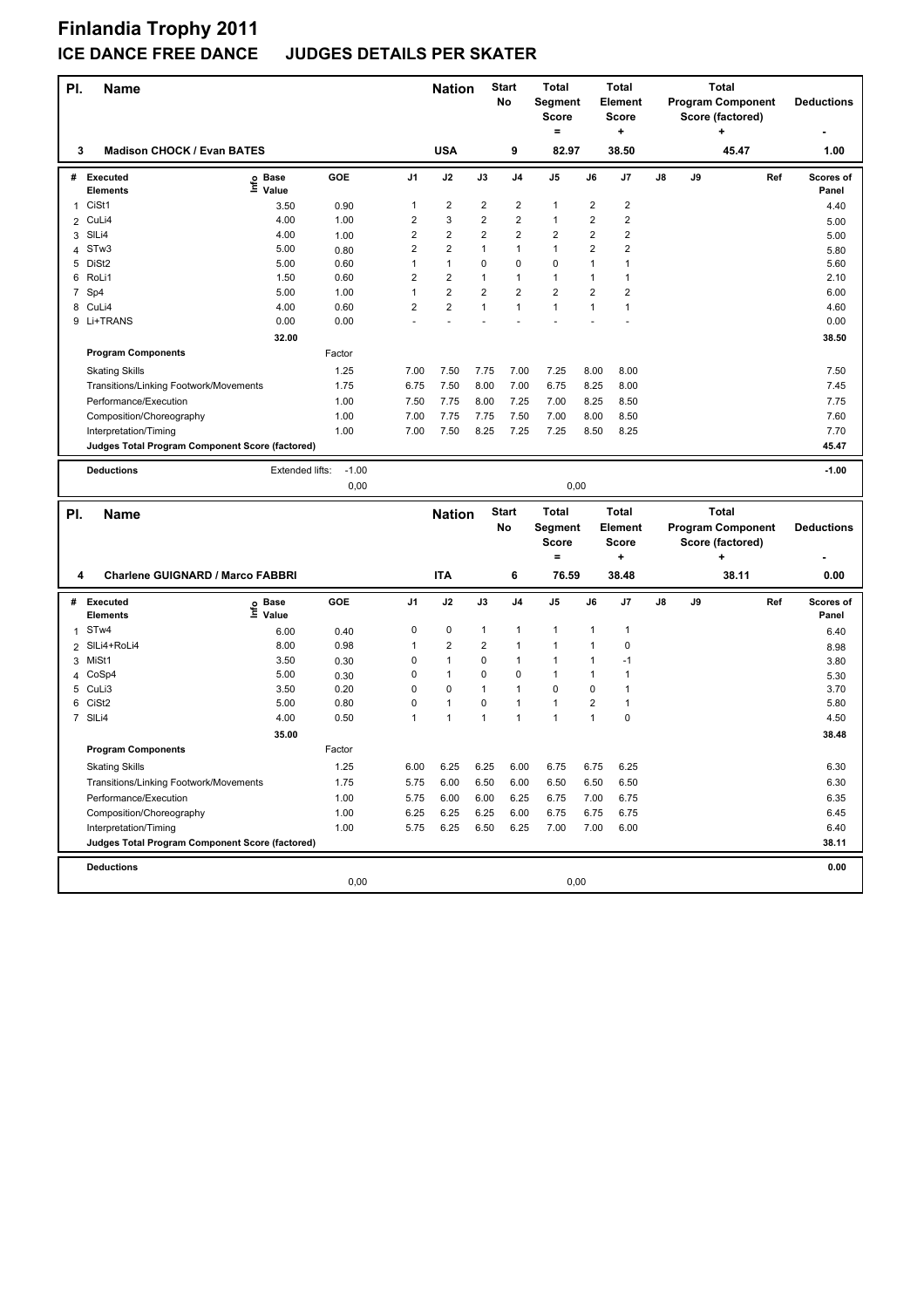| PI.            | <b>Name</b>                                     |                   |         |                         | <b>Nation</b> |      | <b>Start</b><br>No | Total<br>Segment         |                         | <b>Total</b><br><b>Element</b> |    |    | <b>Total</b><br><b>Program Component</b> | <b>Deductions</b>  |
|----------------|-------------------------------------------------|-------------------|---------|-------------------------|---------------|------|--------------------|--------------------------|-------------------------|--------------------------------|----|----|------------------------------------------|--------------------|
|                |                                                 |                   |         |                         |               |      |                    | <b>Score</b><br>$\equiv$ |                         | <b>Score</b><br>۰.             |    |    | Score (factored)<br>÷                    |                    |
| 5              | Kristina GORSHKOVA / Vitali BUTIKOV             |                   |         |                         | <b>RUS</b>    |      | 8                  | 74.01                    |                         | 38.40                          |    |    | 36.61                                    | 1.00               |
| #              | <b>Executed</b><br><b>Elements</b>              | e Base<br>⊆ Value | GOE     | J <sub>1</sub>          | J2            | J3   | J4                 | J5                       | J6                      | J7                             | J8 | J9 | Ref                                      | Scores of<br>Panel |
| 1              | CoSp4                                           | 5.00              | 0.20    | $\mathbf{1}$            | $\mathbf{1}$  | 0    | 0                  | 0                        | $\mathbf{1}$            | 0                              |    |    |                                          | 5.20               |
| $\overline{2}$ | SIL <sub>i4</sub>                               | 4.00              | 0.50    | $\overline{2}$          | 1             | 1    | 1                  | $\mathbf{1}$             | $\mathbf{1}$            | 1                              |    |    |                                          | 4.50               |
| 3              | RoLi4                                           | 4.00              | 0.50    | $\overline{\mathbf{c}}$ | 1             | 0    | 0                  | $\mathbf{1}$             | $\overline{\mathbf{c}}$ | 1                              |    |    |                                          | 4.50               |
| 4              | STw4                                            | 6.00              | 0.60    | $\overline{\mathbf{c}}$ | 2             | 0    | 1                  | 0                        | $\overline{2}$          | $\mathbf{1}$                   |    |    |                                          | 6.60               |
| 5              | CiSt <sub>2</sub>                               | 5.00              | 0.60    | $\mathbf{1}$            | $\mathbf{1}$  | 0    | 0                  | 0                        | $\mathbf{1}$            | 1                              |    |    |                                          | 5.60               |
|                | 6 RoLi1                                         | 1.50              | 0.40    | $\mathbf{1}$            | $\mathbf{1}$  | 1    | 0                  | 0                        | $\mathbf{1}$            | $\mathbf{1}$                   |    |    |                                          | 1.90               |
| 7              | DiSt <sub>2</sub>                               | 5.00              | 0.60    | $\mathbf{1}$            | 1             | 0    | 1                  | $\mathbf 0$              | $\mathbf 0$             | $\mathbf{1}$                   |    |    |                                          | 5.60               |
| 8              | CuLi4                                           | 4.00              | 0.50    | $\overline{2}$          | 1             | 0    | 1                  | $\mathbf{1}$             | $\mathbf{1}$            | $\mathbf{1}$                   |    |    |                                          | 4.50               |
|                | 9 Li+TRANS                                      | 0.00              | 0.00    |                         |               |      |                    |                          |                         |                                |    |    |                                          | 0.00               |
|                |                                                 | 34.50             |         |                         |               |      |                    |                          |                         |                                |    |    |                                          | 38.40              |
|                | <b>Program Components</b>                       |                   | Factor  |                         |               |      |                    |                          |                         |                                |    |    |                                          |                    |
|                | <b>Skating Skills</b>                           |                   | 1.25    | 6.75                    | 5.75          | 5.50 | 6.25               | 6.00                     | 6.50                    | 6.75                           |    |    |                                          | 6.25               |
|                | Transitions/Linking Footwork/Movements          |                   | 1.75    | 6.75                    | 5.25          | 4.25 | 6.25               | 5.50                     | 6.25                    | 6.75                           |    |    |                                          | 6.00               |
|                | Performance/Execution                           |                   | 1.00    | 7.00                    | 6.00          | 5.25 | 6.25               | 5.75                     | 7.00                    | 6.00                           |    |    |                                          | 6.20               |
|                | Composition/Choreography                        |                   | 1.00    | 7.25                    | 5.75          | 5.00 | 6.00               | 6.00                     | 6.50                    | 6.25                           |    |    |                                          | 6.10               |
|                | Interpretation/Timing                           |                   | 1.00    | 7.00                    | 6.00          | 5.75 | 6.25               | 5.75                     | 6.25                    | 5.75                           |    |    |                                          | 6.00               |
|                | Judges Total Program Component Score (factored) |                   |         |                         |               |      |                    |                          |                         |                                |    |    |                                          | 36.61              |
|                |                                                 |                   |         |                         |               |      |                    |                          |                         |                                |    |    |                                          |                    |
|                | <b>Deductions</b>                               | Extended lifts:   | $-1.00$ |                         |               |      |                    |                          |                         |                                |    |    |                                          | $-1.00$            |
|                |                                                 |                   | 0,00    |                         |               |      |                    | 0,00                     |                         |                                |    |    |                                          |                    |
| PI.            | <b>Name</b>                                     |                   |         |                         | <b>Nation</b> |      | <b>Start</b>       | <b>Total</b>             |                         | <b>Total</b>                   |    |    | <b>Total</b>                             |                    |
|                |                                                 |                   |         |                         |               |      | No                 | Segment                  |                         | <b>Element</b>                 |    |    | <b>Program Component</b>                 | <b>Deductions</b>  |
|                |                                                 |                   |         |                         |               |      |                    |                          |                         |                                |    |    |                                          |                    |
|                |                                                 |                   |         |                         |               |      |                    |                          |                         |                                |    |    |                                          |                    |
|                |                                                 |                   |         |                         |               |      |                    | <b>Score</b><br>$\equiv$ |                         | <b>Score</b>                   |    |    | Score (factored)                         |                    |
|                |                                                 |                   |         |                         |               |      |                    |                          |                         | +                              |    |    | ٠                                        |                    |
| 6              | Tanja KOLBE / Stefano CARUSO                    |                   |         |                         | <b>GER</b>    |      | 2                  | 68.20                    |                         | 33.72                          |    |    | 34.48                                    | 0.00               |
|                | # Executed                                      |                   | GOE     | J1                      | J2            | J3   | J <sub>4</sub>     | J5                       | J6                      | J7                             | J8 | J9 | Ref                                      | Scores of          |
|                | <b>Elements</b>                                 | e Base<br>⊆ Value |         |                         |               |      |                    |                          |                         |                                |    |    |                                          | Panel              |
| 1              | SILi4+RoLi4                                     | 8.00              | 1.52    | $\overline{\mathbf{c}}$ | 2             | 2    | 1                  | $\mathbf{1}$             | $\overline{2}$          | $\overline{\mathbf{c}}$        |    |    |                                          | 9.52               |
| $\overline{2}$ | ST <sub>w</sub> 4                               | 6.00              | 0.60    | $\overline{2}$          | 1             | 0    | 1                  | 1                        | $\overline{2}$          | 1                              |    |    |                                          | 6.60               |
| 3              | CiSt <sub>2</sub>                               | 5.00              | 0.40    | 0                       | $\mathbf{1}$  | 0    | 0                  | 0                        | $\mathbf{1}$            | 1                              |    |    |                                          | 5.40               |
| 4              | CoSp1                                           | 2.00              | 0.20    | $-1$                    | 0             | 1    | 0                  | $\mathbf{1}$             | 0                       | 1                              |    |    |                                          | 2.20               |
|                | 5 RoLi3                                         | 3.50              | 0.00    | $-1$                    | 0             | 0    | 0                  | $\mathbf 0$              | $\pmb{0}$               | $\pmb{0}$                      |    |    |                                          | 3.50               |
| 6              | SILi2                                           | 2.50              | 0.30    | 0                       | 0             | 0    | 1                  | $\mathbf{1}$             | $\mathbf{1}$            | $\overline{2}$                 |    |    |                                          | 2.80               |
|                | 7 MiSt1                                         | 3.50              | 0.20    | 0                       | $\mathbf{1}$  | 0    | 0                  | $\mathbf 0$              | $\mathbf{1}$            | $\mathbf{1}$                   |    |    |                                          | 3.70               |
|                |                                                 | 30.50             |         |                         |               |      |                    |                          |                         |                                |    |    |                                          | 33.72              |
|                | <b>Program Components</b>                       |                   | Factor  |                         |               |      |                    |                          |                         |                                |    |    |                                          |                    |
|                | <b>Skating Skills</b>                           |                   | 1.25    | 4.75                    | 5.50          | 5.25 | 5.25               | 5.75                     | 6.00                    | 6.00                           |    |    |                                          | 5.55               |
|                | Transitions/Linking Footwork/Movements          |                   | 1.75    | 4.75                    | 5.50          | 6.00 | 5.25               | 5.50                     | 6.50                    | 6.00                           |    |    |                                          | 5.65               |
|                | Performance/Execution                           |                   | 1.00    | 4.75                    | 5.75          | 5.50 | 5.50               | 5.50                     | 6.75                    | 6.75                           |    |    |                                          | 5.80               |
|                | Composition/Choreography                        |                   | 1.00    | 5.50                    | 6.00          | 6.00 | 5.25               | 5.25                     | 6.75                    | 6.75                           |    |    |                                          | 5.90               |
|                | Interpretation/Timing                           |                   | 1.00    | 5.00                    | 6.00          | 6.00 | 5.25               | 5.75                     | 6.75                    | 6.75                           |    |    |                                          | 5.95               |
|                | Judges Total Program Component Score (factored) |                   |         |                         |               |      |                    |                          |                         |                                |    |    |                                          | 34.48              |
|                |                                                 |                   |         |                         |               |      |                    |                          |                         |                                |    |    |                                          |                    |
|                | <b>Deductions</b>                               |                   | 0,00    |                         |               |      |                    | 0,00                     |                         |                                |    |    |                                          | 0.00               |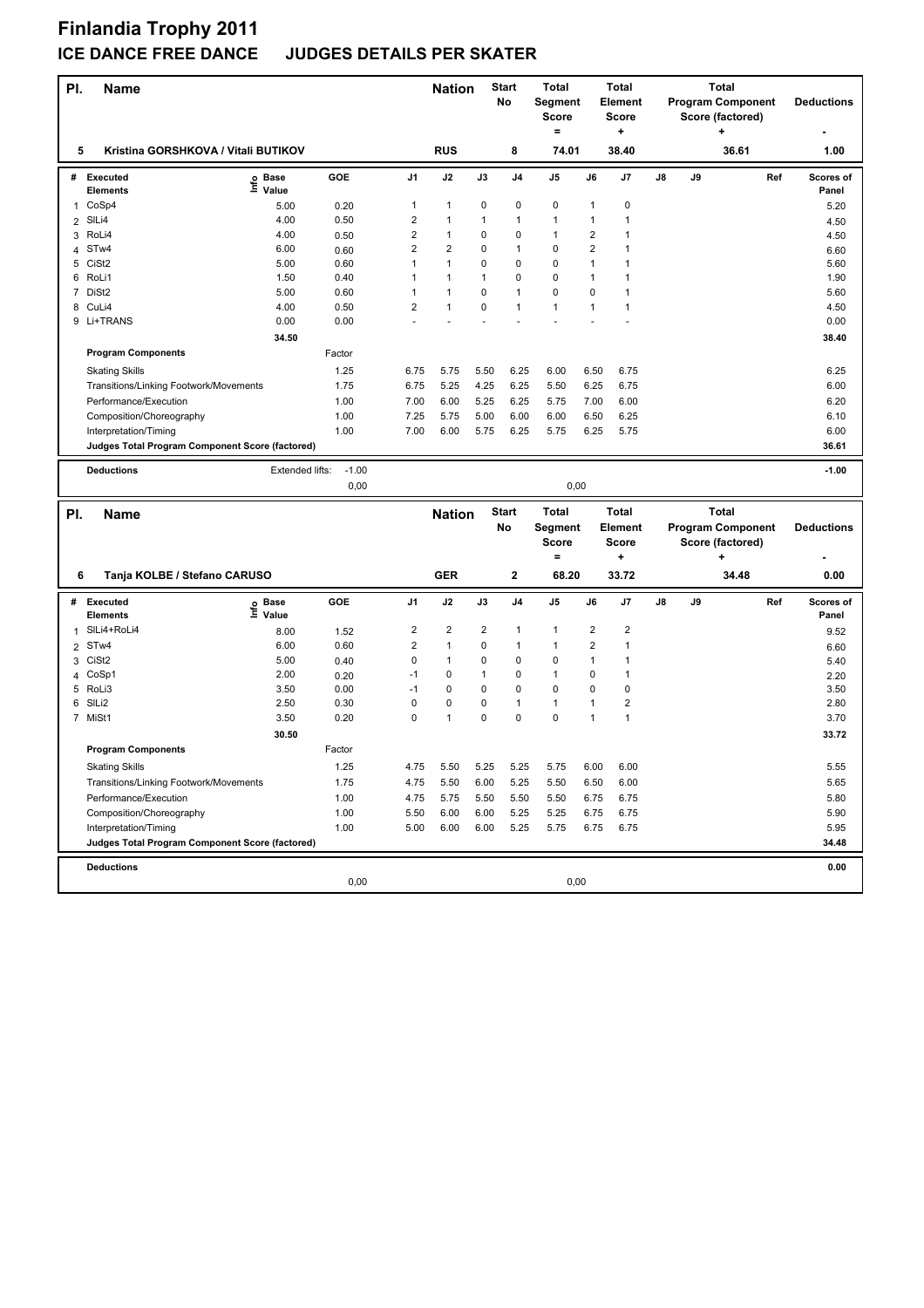| PI.          | <b>Name</b>                                     |                       |                 |                         | <b>Nation</b>     |                   | Start<br>No    | Total<br>Segment<br><b>Score</b><br>$\equiv$ |                             | <b>Total</b><br><b>Element</b><br>Score<br>٠ |    |    | <b>Total</b><br><b>Program Component</b><br>Score (factored) |     | <b>Deductions</b>  |
|--------------|-------------------------------------------------|-----------------------|-----------------|-------------------------|-------------------|-------------------|----------------|----------------------------------------------|-----------------------------|----------------------------------------------|----|----|--------------------------------------------------------------|-----|--------------------|
| 7            | Nadezhda FROLENKOVA / Mikhail KASALO            |                       |                 |                         | <b>UKR</b>        |                   | 4              | 64.48                                        |                             | 36.00                                        |    |    | 28.48                                                        |     | 0.00               |
| #            | <b>Executed</b><br><b>Elements</b>              | Base<br>١nfo<br>Value | GOE             | J <sub>1</sub>          | J2                | J3                | J <sub>4</sub> | J5                                           | J6                          | J7                                           | J8 | J9 |                                                              | Ref | Scores of<br>Panel |
| 1            | CuLi4                                           | 4.00                  | 0.60            | $\overline{2}$          | 1                 | 2                 | 1              | $\mathbf{1}$                                 | $\mathbf{1}$                | $\mathbf{1}$                                 |    |    |                                                              |     | 4.60               |
|              | 2 STw4                                          | 6.00                  | $-0.10$         | 0                       | $-1$              | 0                 | 0              | 0                                            | $-1$                        | 0                                            |    |    |                                                              |     | 5.90               |
| 3            | DiSt3                                           | 6.50                  | 0.00            | 0                       | 0                 | $-1$              | 0              | $-1$                                         | $\mathbf{1}$                | $\mathbf{1}$                                 |    |    |                                                              |     | 6.50               |
| 4            | CoSp3                                           | 4.00                  | $-0.20$         | 0                       | $-1$              | 0                 | $-1$           | $-1$                                         | $\mathbf 0$                 | 1                                            |    |    |                                                              |     | 3.80               |
| 5            | RoLi1                                           | 1.50                  | 0.30            | $\mathbf{1}$            | 0                 | 0                 | $\mathbf{1}$   | $\mathbf 0$                                  | $\mathbf{1}$                | $\mathbf{1}$                                 |    |    |                                                              |     | 1.80               |
| 6            | SILi4                                           | 4.00                  | 0.30            | $\mathbf{1}$            | 1                 | 0                 | 0              | $\mathbf 0$                                  | $\mathbf{1}$                | $\overline{2}$                               |    |    |                                                              |     | 4.30               |
|              | 7 CiSt2                                         | 5.00                  | 0.00            | 0                       | 0                 | 0                 | 0              | 0                                            | $\mathbf 0$                 | 1                                            |    |    |                                                              |     | 5.00               |
| 8            | RoLi4                                           | 4.00                  | 0.10            | 0                       | 0                 | 0                 | 0              | 0                                            | $\mathbf{1}$                | 1                                            |    |    |                                                              |     | 4.10               |
|              | 9 Li+TRANS                                      | 0.00                  | 0.00            |                         |                   |                   |                | $\ddot{\phantom{1}}$                         |                             |                                              |    |    |                                                              |     | 0.00               |
|              |                                                 | 35.00                 |                 |                         |                   |                   |                |                                              |                             |                                              |    |    |                                                              |     | 36.00              |
|              | <b>Program Components</b>                       |                       | Factor          |                         |                   |                   |                |                                              |                             |                                              |    |    |                                                              |     |                    |
|              | <b>Skating Skills</b>                           |                       | 1.25            | 4.50                    | 4.50              | 5.00              | 5.00           | 5.00                                         | 5.25                        | 5.00                                         |    |    |                                                              |     | 4.90               |
|              | Transitions/Linking Footwork/Movements          |                       | 1.75            | 4.50                    | 4.00              | 4.00              | 5.00           | 4.50                                         | 5.25                        | 5.00                                         |    |    |                                                              |     | 4.60               |
|              | Performance/Execution                           |                       | 1.00            | 4.75                    | 4.25              | 5.00              | 5.25           | 4.75                                         | 5.00                        | 4.75                                         |    |    |                                                              |     | 4.85               |
|              | Composition/Choreography                        |                       | 1.00            | 5.25                    | 4.50              | 4.25              | 5.00           | 4.50                                         | 5.00                        | 4.75                                         |    |    |                                                              |     | 4.75               |
|              | Interpretation/Timing                           |                       | 1.00            | 4.75                    | 4.25              | 5.50              | 4.50           | 4.25                                         | 5.25                        | 4.75                                         |    |    |                                                              |     | 4.70               |
|              | Judges Total Program Component Score (factored) |                       |                 |                         |                   |                   |                |                                              |                             |                                              |    |    |                                                              |     | 28.48              |
|              |                                                 |                       |                 |                         |                   |                   |                |                                              |                             |                                              |    |    |                                                              |     |                    |
|              | <b>Deductions</b>                               |                       |                 |                         |                   |                   |                |                                              |                             |                                              |    |    |                                                              |     | 0.00               |
|              |                                                 |                       | 0,00            |                         |                   |                   |                | 0,00                                         |                             |                                              |    |    |                                                              |     |                    |
|              |                                                 |                       |                 |                         |                   |                   |                |                                              |                             |                                              |    |    |                                                              |     |                    |
|              |                                                 |                       |                 |                         |                   |                   | <b>Start</b>   | Total                                        |                             | <b>Total</b>                                 |    |    | <b>Total</b>                                                 |     |                    |
| PI.          | Name                                            |                       |                 |                         | <b>Nation</b>     |                   | No             | Segment                                      |                             | <b>Element</b>                               |    |    | <b>Program Component</b>                                     |     | <b>Deductions</b>  |
|              |                                                 |                       |                 |                         |                   |                   |                | <b>Score</b>                                 |                             | Score                                        |    |    | Score (factored)                                             |     |                    |
|              |                                                 |                       |                 |                         |                   |                   |                | $\equiv$                                     |                             | ÷                                            |    |    | ÷                                                            |     |                    |
| 8            | Henna LINDHOLM / Ossi KANERVO                   |                       |                 |                         | <b>FIN</b>        |                   | 5              | 64.32                                        |                             | 36.80                                        |    |    | 28.52                                                        |     | 1.00               |
|              | # Executed                                      |                       | GOE             | J <sub>1</sub>          | J2                | J3                | J <sub>4</sub> | J5                                           | J6                          | J7                                           | J8 | J9 |                                                              | Ref | Scores of          |
|              | <b>Elements</b>                                 | e Base<br>⊑ Value     |                 |                         |                   |                   |                |                                              |                             |                                              |    |    |                                                              |     | Panel              |
| $\mathbf{1}$ | SIL <sub>i4</sub>                               | 4.00                  | 1.00            | $\overline{\mathbf{c}}$ | 2<br>$\mathbf{1}$ | 2<br>$\mathbf{1}$ | 2<br>0         | 1                                            | $\overline{\mathbf{c}}$     | $\overline{\mathbf{c}}$                      |    |    |                                                              |     | 5.00               |
| 2            | CiSt1                                           | 3.50<br>6.00          | 0.30            | 0<br>0                  | $-1$              | $-1$              | 0              | 0<br>$\mathbf 0$                             | $\mathbf{1}$<br>$\mathbf 0$ | 1<br>$-1$                                    |    |    |                                                              |     | 3.80               |
| 3<br>4       | STw4<br>RoLi4                                   | 4.00                  | $-0.20$         | 0                       | 1                 | 0                 | 1              | $\mathbf{1}$                                 | $\mathbf{1}$                | $\mathbf{1}$                                 |    |    |                                                              |     | 5.80               |
| 5            | CoSp3                                           | 4.00                  | 0.40<br>0.00    | 0                       | 0                 | 0                 | 0              | 0                                            | $\mathbf 0$                 | 1                                            |    |    |                                                              |     | 4.40<br>4.00       |
| 6            | DiSt2                                           | 5.00                  | 0.20            | 0                       | 0                 | 0                 | 0              | 0                                            | $\mathbf{1}$                | 1                                            |    |    |                                                              |     | 5.20               |
| 7            | CuLi4                                           | 4.00                  | 0.50            | $\mathbf{1}$            | 1                 | 1                 | 1              | 0                                            | $\mathbf{1}$                | 1                                            |    |    |                                                              |     | 4.50               |
| 8            | RoLi4                                           | 4.00                  | 0.10            | 1                       | 0                 | 0                 | 0              | 0                                            | $-1$                        | 1                                            |    |    |                                                              |     | 4.10               |
|              | 9 Li+TRANS                                      | 0.00                  | 0.00            |                         |                   |                   |                |                                              |                             |                                              |    |    |                                                              |     | 0.00               |
|              |                                                 | 34.50                 |                 |                         |                   |                   |                |                                              |                             |                                              |    |    |                                                              |     | 36.80              |
|              | <b>Program Components</b>                       |                       | Factor          |                         |                   |                   |                |                                              |                             |                                              |    |    |                                                              |     |                    |
|              | <b>Skating Skills</b>                           |                       |                 | 4.75                    |                   | 5.00              | 4.50           |                                              | 5.00                        |                                              |    |    |                                                              |     | 4.85               |
|              | Transitions/Linking Footwork/Movements          |                       | 1.25<br>1.75    | 4.50                    | 5.00<br>4.50      | 4.00              | 4.25           | 4.25<br>3.50                                 | 4.50                        | 5.00<br>4.75                                 |    |    |                                                              |     | 4.35               |
|              |                                                 |                       |                 |                         |                   |                   |                |                                              |                             |                                              |    |    |                                                              |     |                    |
|              | Performance/Execution                           |                       | 1.00            | 5.00                    | 5.00              | 4.75              | 4.75           | 4.00                                         | 5.00                        | 5.50                                         |    |    |                                                              |     | 4.90               |
|              | Composition/Choreography                        |                       | 1.00            | 5.00                    | 5.50              | 4.25              | 4.75           | 4.25                                         | 4.75                        | 5.50                                         |    |    |                                                              |     | 4.85               |
|              | Interpretation/Timing                           |                       | 1.00            | 5.00                    | 5.00              | 5.75              | 4.50           | 4.25                                         | 5.25                        | 5.75                                         |    |    |                                                              |     | 5.10               |
|              | Judges Total Program Component Score (factored) |                       |                 |                         |                   |                   |                |                                              |                             |                                              |    |    |                                                              |     | 28.52              |
|              | <b>Deductions</b>                               | Extended lifts:       | $-1.00$<br>0,00 |                         |                   |                   |                | 0,00                                         |                             |                                              |    |    |                                                              |     | $-1.00$            |